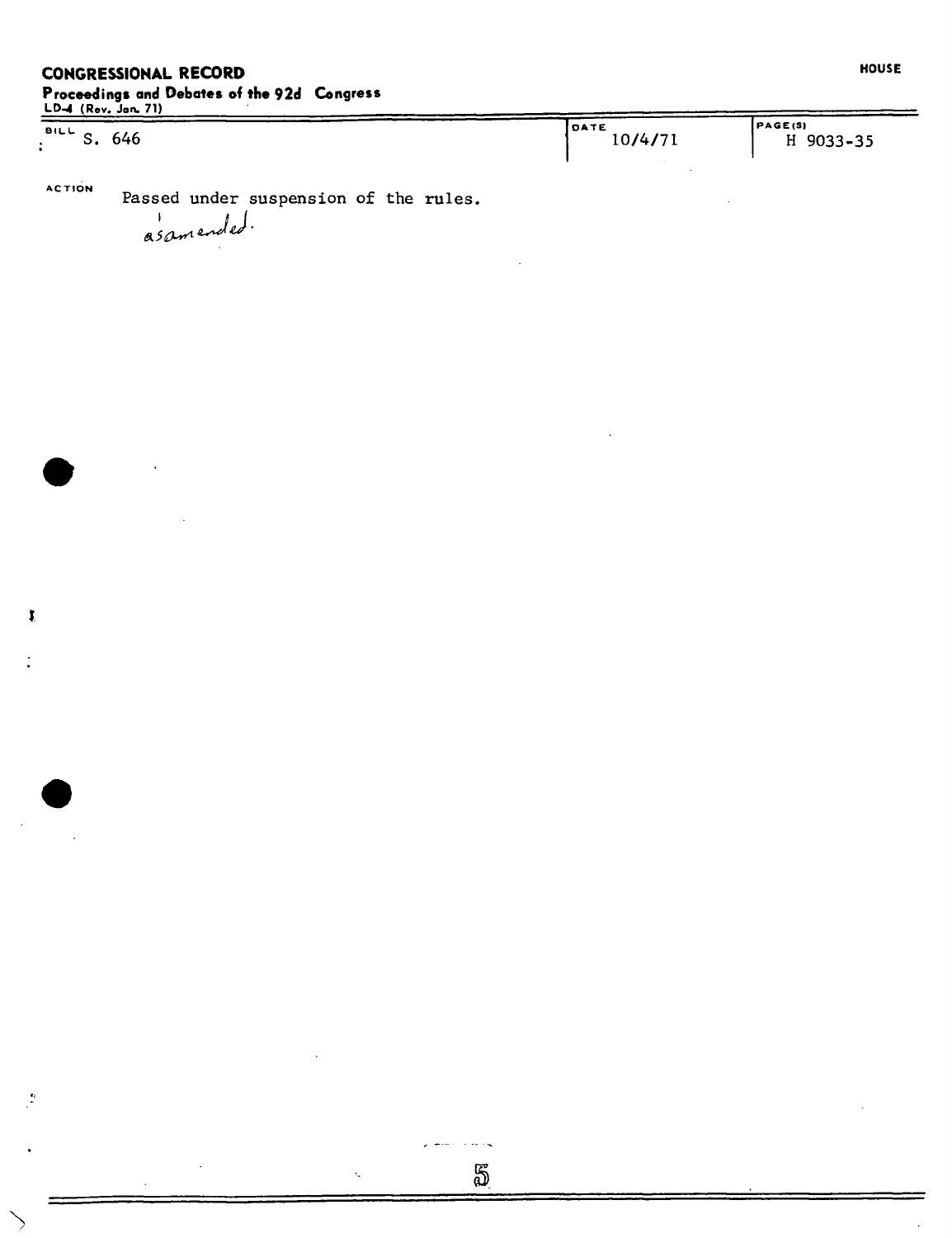$\mathbf{r}$ 

days in which to extend their remarks on the subject of the bill just passed (H.R. **88m .** 

The SPEAKER. Is there objection to the request of the gentleman from Missouri **2--—** 

There was no objection.

# PROHIBITING PIRACY OF SOUND RECORDINGS

Mr. KASTENMETER, Mr. Speaker, I move to suspend the rules and pass the bill  $(S. 646)$  to amend title 17 of the United States Code to provide for the creation of a limited copyright in sound recordings for the purpose of protecting against unauthorized duplication and piracy of sound recording, and for other purposes, as amended.

The Clerk read as follows:

#### **s. 646**

**Be** *it enacted by the Senate and House of Representatives of the United States of America in Congress assembled,* **That title 17 of the United States Code Is amended In th e following respects:** 

t **(a) In section 1, title 17, of the United**  tates Code, add a subsection (f) to read:

**"To reproduce and distribute to the public**  by sale or other transfer of ownership, or by rental, lease, or lending, reproductions of the copyrighted work if it be a sound **recording:** *Provided,* **That the exclusive right of the owner of a copyright In a sound record**ing to reproduce it is limited to the right to **duplicate the sound recording in a tangible**  form that directly or indirectly recaptures the actual sounds fixed in the recording: *Provided further,* **That this right does riot extend to the making or duplication of an other sound recording that is an Independent fixation of other sounds, even though such**  sounds imitate or simulate those in the copy**righted sound recording; or to reproductions made by transmitting organizations exclu-sively for their own use."** 

**(b) In section 5, title 17, of the United States Code, add a subsection (n) to read: "Sound recordings."** 

**(c) In section 19, title 17, of the United States Code, add the following at the end of**  this section: "In the case of reproductions **of works specified i n subsection (n) of sec-**  $\frac{1}{2}$  **p** 5 of this title, the notice shall consist **he symbol**  $\widehat{p}$  (the letter P in a circle), the year of first publication of the sound **recording, and the name of the owner of copyright in the sound recording, or an abbreviation by which the name can be recognized, or a generally known alternative designation of the owner:** *Provided,* **That If the**  producer of the sound recording is named on the labels or containers of the reproduction, **and if no other name appears in conjunction with the notice, his name shall be considered a part of the notice."** 

(d) In section 20, title 17, of the United States Code, amend the first sentence to **read: "The notice of copyright shall be applied, in the case of** a **book or other printed publication, upon its title page or the page •immediately following, or if a periodical either upon the title page or upon the first page of text of each separate number of un der the title heading, or if** a **musical work either upon its title page or the first page of music, or if a sound recording on the surface of reproductions thereof or on the label or container In such manner and location as to give reasonable notice of the claim, of copyright."** 

**(e) In section 26, title 17, of the United**  States Code, add the following at the end of the section: "For the purposes of this section **and sections 10, 11, 13, 14, 21, 101, 106, 109, 209, 215, but not for any other purpose, a reproduction of a work described in subsec-**

ග

**tion 5(n) shall be considered to be a copy thereof. 'Sound recordings' are works that result from the fixation of a series of musical, spoken, or other sounds, but not including t he sounds accompanying a motion picture. 'Reproductions of sound recordings' are ma terial objects in which sounds other than those accompanying a motion picture are fixed by any method now known or later developed, and from which the sounds can be perceived, reproduced, or otherwise commu nicated, either directly or with the aid of a machine or device, and include the 'parts of**  instruments serving to reproduce mechani**cally the musical "work', 'mechanical reproductions', and 'interchangeable parts, such as discs or tapes for use in mechanical music producing machines' referred to in sections 1(e) and 101(e) of this title."** 

**SEC. 2. That title 17 of the United States Code Is further amended in the following respect:** 

In section 101, title 17 of the United States **Code, delete subsection (e) In its entirety**  and substitute the following:

"(e) INTERCHANGEABLE PARTS FOR USE IN **MECHANICAL MUSIC-PRODUCING MACHINES.— Interchangeable parts, such as discs or tapes**  for use in mechanical music-producing machines adapted to reproduce copyrighted **musical works, shall be considered copies of t he copyrighted musical works which they**  serve to reproduce mechanically for the pur**poses of this section 101 and sections 106 and 109 of this title, and the unauthorized manufacture, use, or sale of such interchangeable parts shall constitute an infringement of th e copyrighted work rendering the infringer liable in accordance with all provisions of this title dealing with infringements of copyright and, in a case of wUlful Infringement for profit, to criminal prosecution pursuant t o section 104 of this title. Whenever any person, In the absence of a license agreement,**  intends to use a copyrighted musical com**position upon the parts of instruments serving to reproduce mechanically the musical work, relying upon the compulsory license provision of this title, he shall serve notice**  provision of this title, he shall serve notice<br>of such intention, by registered mail, upon<br>the contright propriet his last address the copyright proprietor at his last address disclosed by the records of the copyright ofdisclosed by the records of the copyright of-<br>fice, sending to the copyright office a dupli-

**SEC. 3. This Act shall take effect four months after its enactment except that section 2 of this Act shall take effect im mediately upon its enactment. The provisions of title 17, United States Code, as amended by section 1 of this Act, shall apply only to sound recordings fixed, published, and copyrighted on and after the effective**  date of this Act and before January 1, 1975, **and nothing in title 17, United States Code, as amended by section 1 of this Act, shaU be applied retroactively or be construed as af**fecting in any way any rights with respect to **sound recordings fixed before the effective date of this Act.** 

The SPEAKER. Is a second demanded? Mr. RAILSBACK. Mr. Speaker, I de mand a second.

The SPEAKER. Without objection, a second will be considered as ordered.

There was no objection.

Mr. KASTENMEIER. Mr. Speaker, I yield myself such time as I may consume.

Mr. Speaker, existing Federal copyright law protects owners of copyright in mu sical works, but there is no Federal protection of sound recordings, as such:

**Sound recordings are works that result from the fixation of a series of musical, spoken, or other sounds . . ." p. 3, line 17.** 

As a result, record pirates; if they satisfy the claims of the owners of the musical copyrights, can and do engage in widespread unauthorized reproduction of phonograph records and tapes without violating Federal copyright law. It is also true that the statutory protection beinggiven the owners of copyright in musical works with respect to recordings of their work is special and limited.

The purpose of S. 646, which passed the Senate last April, is twofold:

First, section 1 creates a limited copyright in sound recordings, as such, making unlawful the unauthorized reproduction and sale of copyright sound recordings. The right is "limited" in that **it** does not include protection with re spect to performances. By committee amendment this newly to-be-created right applies only to sound recordings that are fixed, published, and copyrighted on and after the effective date of the legislation and before January 1, 1975.

Second, section 2 of the bill provides that persons engaging in the unauthorized reproduction of copyrighted musical works, for example, by failing to pay the **Toyalty** prescribed **by** law, shall be subject to all the provisions of title 17 dealing with infringement of copyrights, in cluding, in the case of willful infringement for profit, criminal prosecution pursuant to section 104. The committee knows **of** no objection to the provisions of section 2.

I stress the fact that these proposals are not new. The provisions of both sections 1 and 2 of the bill found their way into copyright law revision legislation (H.R. 2512, 90th Congress) reported **by**  this committee and passed by the House **in**-1967.

## **REASONS FOR THE LEGISLATION**

The attention of the commitee has been directed to the widespread unauthorized reproduction and sale of phonograph records and tapes. Modern technology makes possible the off-the-air taping of sound recordings at fractional costs, enabling profitable low-cost distribution. It has been estimated that the annual volume of such piracy is now in excess of \$100 million.

If the unauthorized producers pay the statutory mechanical royalty for the use of copyrighted music, there is no Federal remedy to combat the unauthorized reproduction of recordings. State remedies \* are largely nonexistent and are uncertain at best. The creation of a limited copyright in sound recordings as is done by S. 646 offers a rational solution. It is a solution that is supported by the U.S. Copyright Office and by the Departments of State, Justice, and Commerce. The committee similarly believes that the interest of the producers of sound recordings in freeing their product of piracy—defining piracy as the unauthorized commercial duplication and sale of a reproduction of a sound recording warrants legislative effectuation and support.

#### **THE GENERAL REVISION**

The committee regrets that action on the bill for general revision of the copyright law has been delayed and that the problems, of record piracy have not been

**<sup>\* [</sup>State laws on piracy exist In Arkansas, Arizona, California, Florida, New York, Tennessee, Texas, and Washington.]**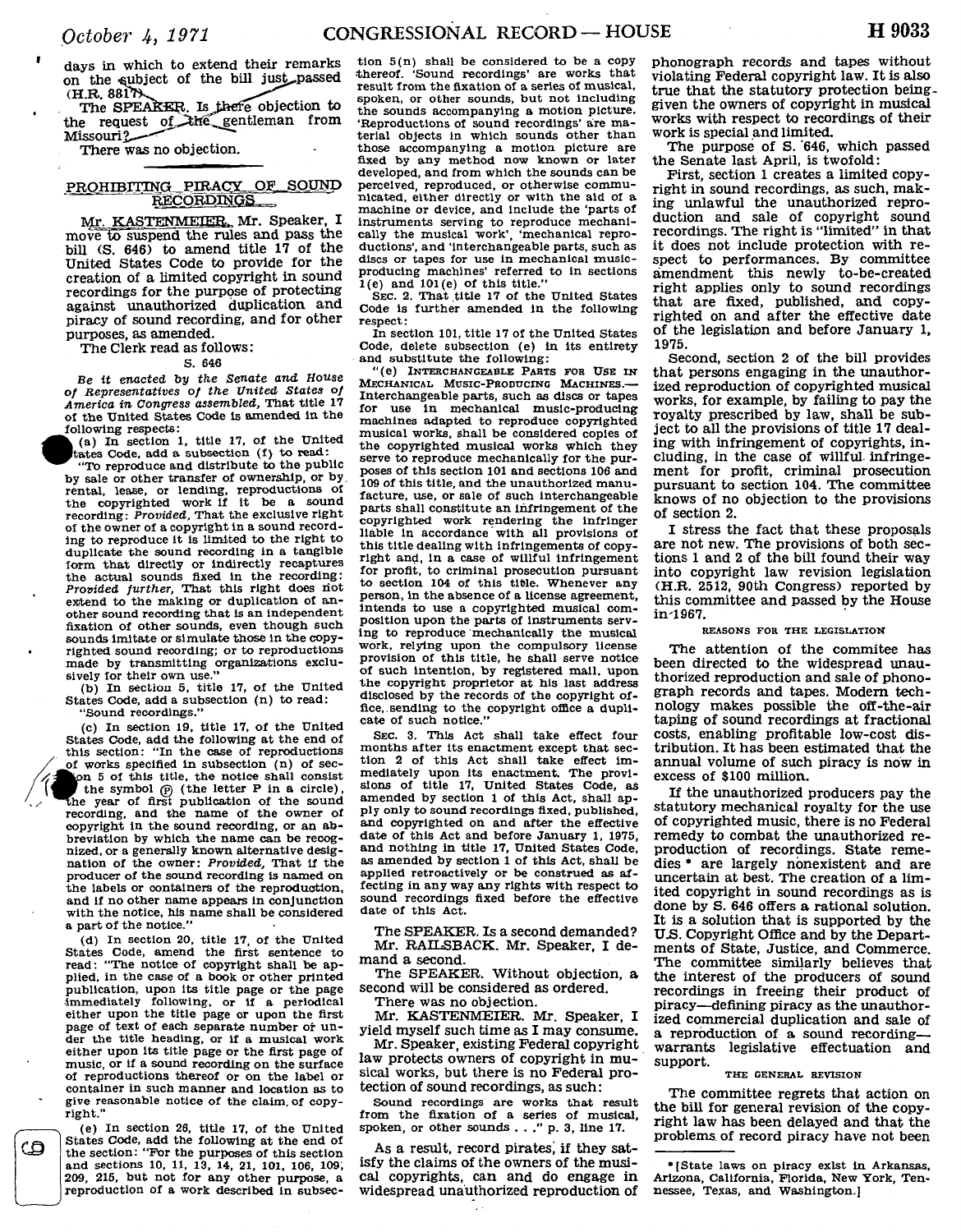dealt with as part of a broad reform of the Federal copyright statute, but we are persuaded that prompt action to prohibit piracy is in the public interest. Our action is not to be interpreted as precedent for the enactment of separate legislation on other matters involved in copyright law revision.

**COMFULSORT LICENSE NO PRESENT SOLUTION** 

In the other body, as well as at the hearing before a judiciary subcommittee certain representatives of so-called pirates abandoned the effort to justify the appropriation of sound recordings through uncompensated and unauthorized reproduction. They urged instead that the reproduction of sound recordings be made subject to a compulsory license and the payment of a statutory royalty.

The Senate rejected this proposal (S. Rept.  $92-72$ , p.  $6)$  and the committee agrees. We believe that a strong case has been made for protection against the current practices of the so-called pirates, and that a case for a compulsory license has not been established. Any such compulsory license would require establishment of a complicated procedural machinery. What is more, any such compulsory license would necessarily extend to all record producers and any of their recordings. It would have drastic conse quences even if some way could be found to establish a fair rate and insure a fair division of receipts. A pirate could select those recordings that became hits. thus invading the producer's market for his profitable recordings, while leaving the producer to suffer the losses from his unsuccessful ones. The committee can further examine this issue in connection with the general revision.

## **REASON FOR AMENDMENT**

Although the committee recommends the prohibition of the unauthorized reproduction and distribution of recorded performances and although we believe that it would be impracticable and unfair at this time to attempt to fashion a compulsory license system to cope with the piracy problem, the committee has offered an amendment to the Senate bill that would restrict the application of the sound recordings provisions to recordings fixed, published, and copyrighted on and after the effective date of the legislation but before January 1, 1975.

The purpose of this terminal provision is to provide a period for further consideration of alternatives for solving the piracy problem before resorting to permanent legislation. By January 1, 1975, moreover, the protection of sound recordings will, it is hoped, be a definitive part of a copyright law revision.

### **COST TO THE UNITED STATES**

After the hearinges before the subcommittee, the Assistant Register of Copyrights testified that administration of copyright in sound recordings could be accomplished for approximately \$100, - 000 a year, and could be accomplished better for \$125,000. This estimate was based on the assumption that there would be approximately 15,000 registrations a year. The assistant register added that if the registration fee con-

tinued at \$6 as at present, there would automatically return to the Copyright Office approximately \$90,000 in fees. The committee accepts and adopts these estimates.

I urge favorable action on S. 646 and I yield back the balance of my time.

Mr. KAZEN. Mr. Speaker, will the gentleman yield?

Mr. KASTENMEIER. I yield to my friend from Texas.

Mr. KAZEN. Am I correct in assum-. ing that the bill protects copyrighted material that is duplicated for commercial purposes only?

Mr. KASTENMEIER. Yes.

Mr. KAZEN. In other words, if your child were to record off of a program which comes through the air on the radio or television, and then used it for her own personal pleasure, for listening pleasure, this use would not be included under the penalties of this bill?

Mr. KASTENMEIER. This is not in included in the bill. I am glad the gentleman raises the point.

On page 7 of the report, under "Home Recordings," Members will note that under the bill the same practice which prevails today is called for; namely, this is considered both presently and under the proposed law to be fair use. The child does not do this for commercial purposes. This is made clear in the report.

I might also add, Mr. Speaker.'so far as cost of the legislation is concerned, that we are advised by the copyright office that to administer this would cost about  $$100,000$ . Anticipating  $15,000$  registrations a year, it could cost as much as \$125,000 depending on what scheme is used, but we are also advised that the present fee schedule of \$6 for registration would recoup approximately \$90,000 of that amount. So there is almost an offset in terms of cost to the Government of enforcing the legislation here today.

Mr. SEIBERLING. Will the gentleman yield for a question?

Mr. KASTENMEIER. I yield to my friend from Ohio.

Mr. SEIBERLING. After this legislation was reported out of the Committee on the Judiciary I received communica tions from some of my constituents who were in the record and tape recording retail business. They stated that there this legislation would deprive them of their commercial rights as dealers in tapes and recordings and would tend to promote a monopoly on the part of the large recording corporations. I must say that I saw nothing in the legislation that would so indicate, but I wonder if you would care to address yourself to that question.

Mr. KASTENMEIER. I thank the gentleman for raising that point.

The fact of the matter is that present practice undercuts the producers of tapes and records. This is not truly competitive, as is pointed up by the Justice Department's report on the measure. The report says, and I would like to quote:

**The competition provided by the pirate record Industry does not promote any of the traditional benefits of competition. Although the pirate record companies may greatly undercut the prices charged by the crea-tive industry, their ability to do so results**  in large part from the fact that they do not

 $\tilde{\mathcal{C}}$ 

**compensate the creative writers and artists involved. Such practices discourage the in vestment of money and talents in new per formances and has the potential to gravely injure creative recording.** 

So we are not talking about something which is truly competitive. Stores will have records, wholly authorized records, to sell to patrons, and in the long run they will not be injured.

Mr. SEIBERLING. In other words, this is an effort to insure that the artists who made the recordings as well as those who produced the compositions will be properly compensated through the licensing arrangements they enter into with the recording companies, who will be in a much better position to protect them than they are under the present state of the law. Is that correct?

Mr. KASTENMEIER, Yes. What the gentleman from Ohio says is true. Not only are the record companies that actually produce the records adversely affected by piracy, but all recording artists who contract their services to produce the records are also undercut, inasmuch as the pirates do not pay them. Som pirates may pay the statutory royalty the owners of copyright, in musical compositions but they do not in the fact pay for the production of or the talent that goes into the sound recording, because the latter is not protected by copyright.

The problem exists also in the foreign field. We will have a delegation going to Geneva later this month. Our delegation will seek a treaty in concert with other nations affecting phonograms, which are in fact sound recordings. To make our own laws consistent with those of other nations the passage of this legislation is badly needed.

Mr. SEIBERLING. I thank the gentleman for his excellent explanation.

Mr. CELLER. Mr. Speaker, will the gentleman yield?

Mr. KASTENMEIER. I yield to my distinguished chairman, the gentleman from New York (Mr. CELLER).

Mr. CELLER. In essence the bill seeks to prevent thievery and piracy. Is th not the real essence of the bill?

Mr. KASTENMEIER. Yes. As usual, my chairman is terse and to the point. It does that. -

I reserve the balance of my time.

Mr. RAILSBACK. Mr. Speaker, I yield myself such time as I may consume.

(Mr. RAILSBACK asked and was given permission to revise and extend his remarks.)

Mr. RAILSBACK. Mr. Speaker, I join my good friend and colleague, the distinguished gentleman from Wisconsin (Mr. KASTENMEIER), in urging enactment today of S. 646, a bill designed to accomplish two urgently needed revisions of the copyright law:

First, this bill would create a Federal copyright in sound recordings. It would, therefore, for the first time provide legitimate producers of phonograph records and tapes with effective legal remedies against the so-called pirates who have been reproducing their products without authority, and selling them in competition with the original producers themselves.

This piracy has become so widespread